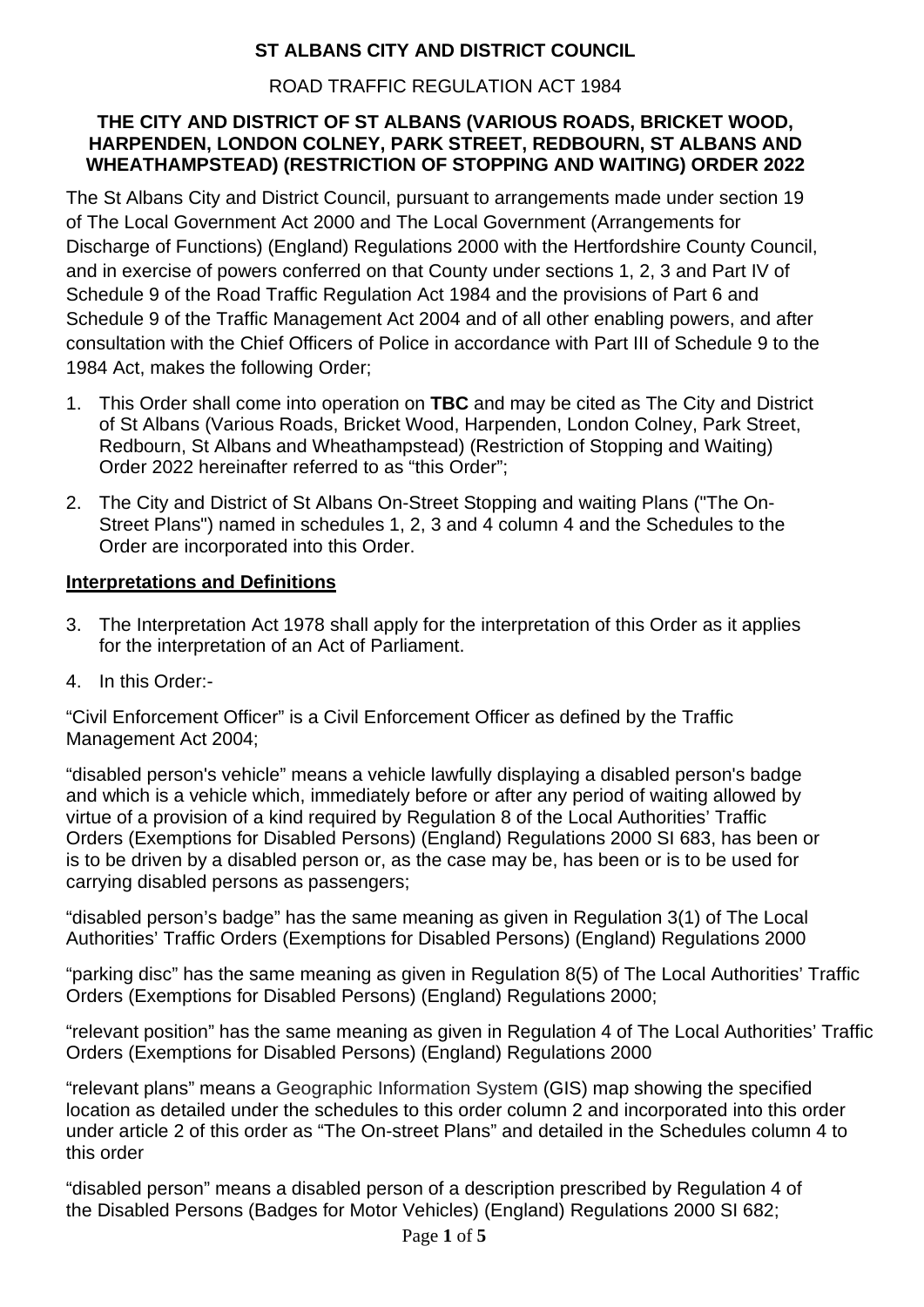"driver" means the person driving the vehicle at the time it was left in the parking place;

"universal service provider", "provision of a universal postal Service" and "postal packet" shall bear the same meanings as in the Postal Services Act 2011.

### **Revocations**

- 5. The provisions of the following Order are hereby revoked but only in so far as they are affected by the restrictions imposed by this Order;
	- The City and District of St Albans (Control of Parking) (Consolidation) Order 2013
- 6. The restrictions imposed by this Order shall be in addition to and not in derogation from any restriction or requirement imposed by any other regulations made or having effect as if made under the Act of 1984 or by or under any other enactment.

### **Restrictions on Stopping on Entrance Markings**

7. Save as provided in Article 11 of this Order, no person shall cause or permit any vehicle to stop on Entrance Markings (School Keep Clear markings) in those lengths of road within the City and District of St Albans, which are specified in Schedule 1 and detailed on the relevant plans to this Order.

### **Restrictions on Waiting and Loading and Unloading**

8. Save as provided in Article 11 of this Order, no person shall cause or permit any vehicle to wait or load and unload during the specified times in those lengths of road within the City and District of St Albans, which are specified in Schedule 2 and detailed on the relevant plans to this Order.

#### **Restrictions on Waiting At Any Time**

9. Save as provided in Articles 11, 12 and 13 of this Order no person shall cause or permit any vehicle to wait at any time in those lengths of road within the City and District of St Albans as specified in Schedule 3 and detailed on the relevant plans to this Order.

#### **Restrictions on Waiting During Restricted Hours**

10. Save as provided in Articles 11, 12 and 14 of this Order no person shall cause or permit any vehicle to wait during the specified times in those lengths of road which are specified in Schedule 4 and detailed on the relevant plans to this Order.

#### **Exemptions to the provisions of this Order**

- 11. (1) Nothing in Articles 7, 8, 9 and 10 of this Order applies to the lengths of roads restricted by that Article (which said lengths of roads are referred to in that Article as "the restricted area") in relation to –
	- (a) a vehicle being used for Fire and Rescue, Ambulance or Police purposes.
	- (b) anything done with the permission of or at the direction of a Police Constable in uniform; or with permission of a Civil Enforcement Officer as defined by the Traffic Management Act 2004 and appointed by St Albans City and District Council.
	- (c) a vehicle which is prevented from proceeding by circumstances beyond the drivers control or which has stopped in order to avoid injury or damage to persons or property or when required to do so by law;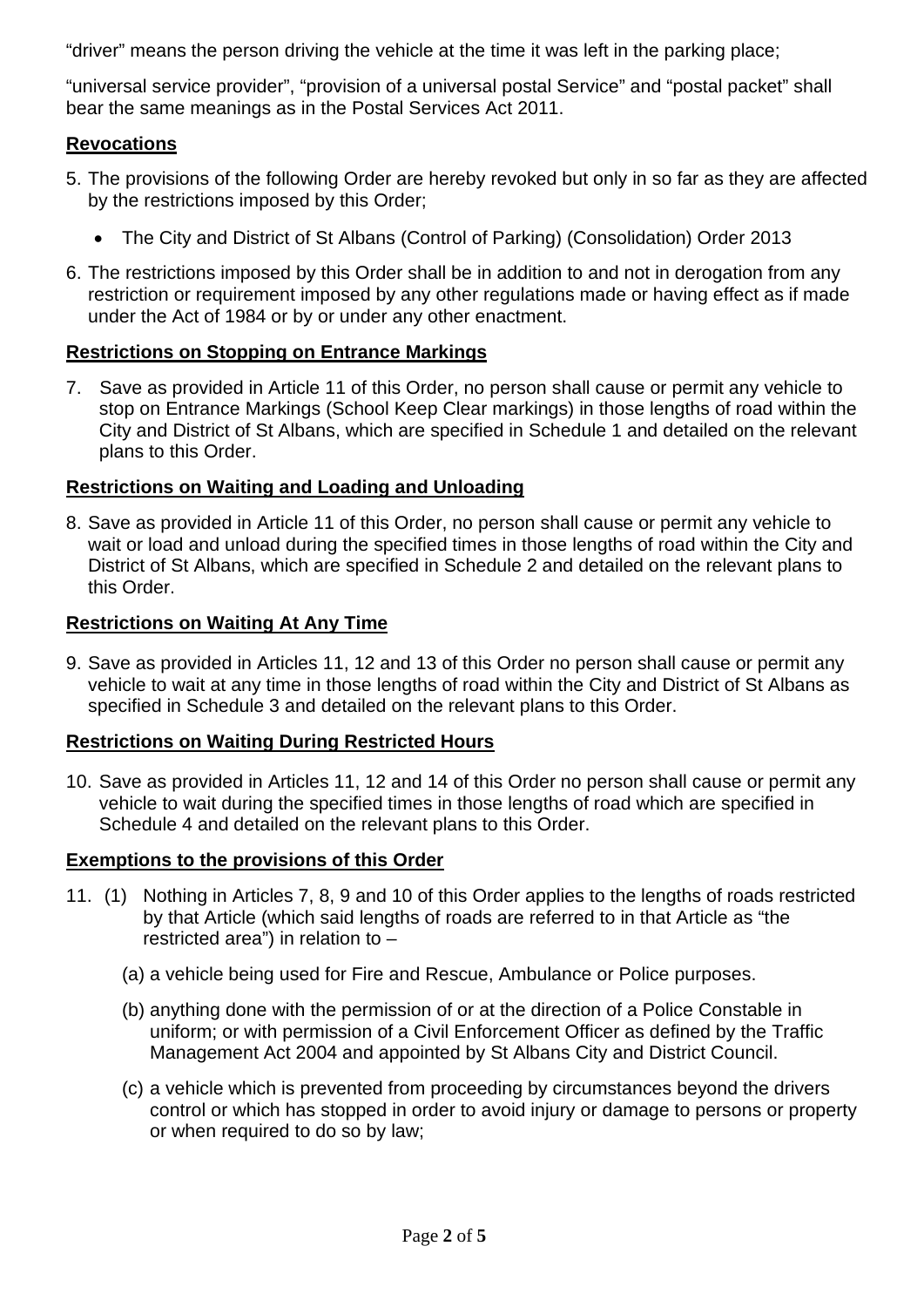- (d) a vehicle which is stationary in order that it may be used for one or more of the purposes specified in sub-Article (2) of this Article and which cannot reasonably be used for such a purpose without stopping in the restricted area;
- (e) a marked vehicle which, whilst used by a universal service provider in the course of the provision of a universal postal service, is stationary only for so long as may be reasonably necessary for postal packets to be delivered or collected;
- (2) The "purposes" referred to in sub-Article  $(1)(d)$  of this Article are
	- (a) the removal of any obstruction to traffic;
	- (b) the maintenance, improvement or reconstruction of a road;
	- (c) constructing, improving, maintaining, or cleaning of any street furniture; or
	- (d) the laying, erection, alteration, repair or cleaning of any sewer or of any main pipe or apparatus for the supply of gas, water or electricity, or of any telecommunications apparatus kept or installed for the purposes of a telecommunications code system or of any other telecommunications apparatus lawfully kept installed in any position.
- 12. Nothing in Articles 9 and 10 of this Order applies to the lengths of road restricted by that Article (which said lengths of road are referred to in this Article as "the restricted area") so as to render it unlawful to cause or permit any vehicle to wait only for so long as may be reasonably necessary –
	- (a) to enable goods to be loaded on or unloaded from the vehicle from or to premises adjacent to the restricted area; or
	- (b) to enable a passenger to board or alight and to load and unload any luggage.
- 13. Nothing in Article 9 of this Order shall render it unlawful to cause or permit a vehicle which displays in the relevant position a disabled person's badge and a parking disc (clock), to wait at any time in the lengths of road specified in Schedule 3 and shown on the relevant plans of this for a period not exceeding 3 hours (not being a period separated by an interval of less than 1 hour from a previous period of waiting by the same vehicle in the same length of road).
- 14. Nothing in Article 10 of this Order shall render it unlawful to cause or permit a vehicle which displays in the relevant position a disabled person's badge to wait at any time in the lengths of road specified in the Schedule 4 and shown on the relevant plans of this Order.

#### **SCHEDULE 1**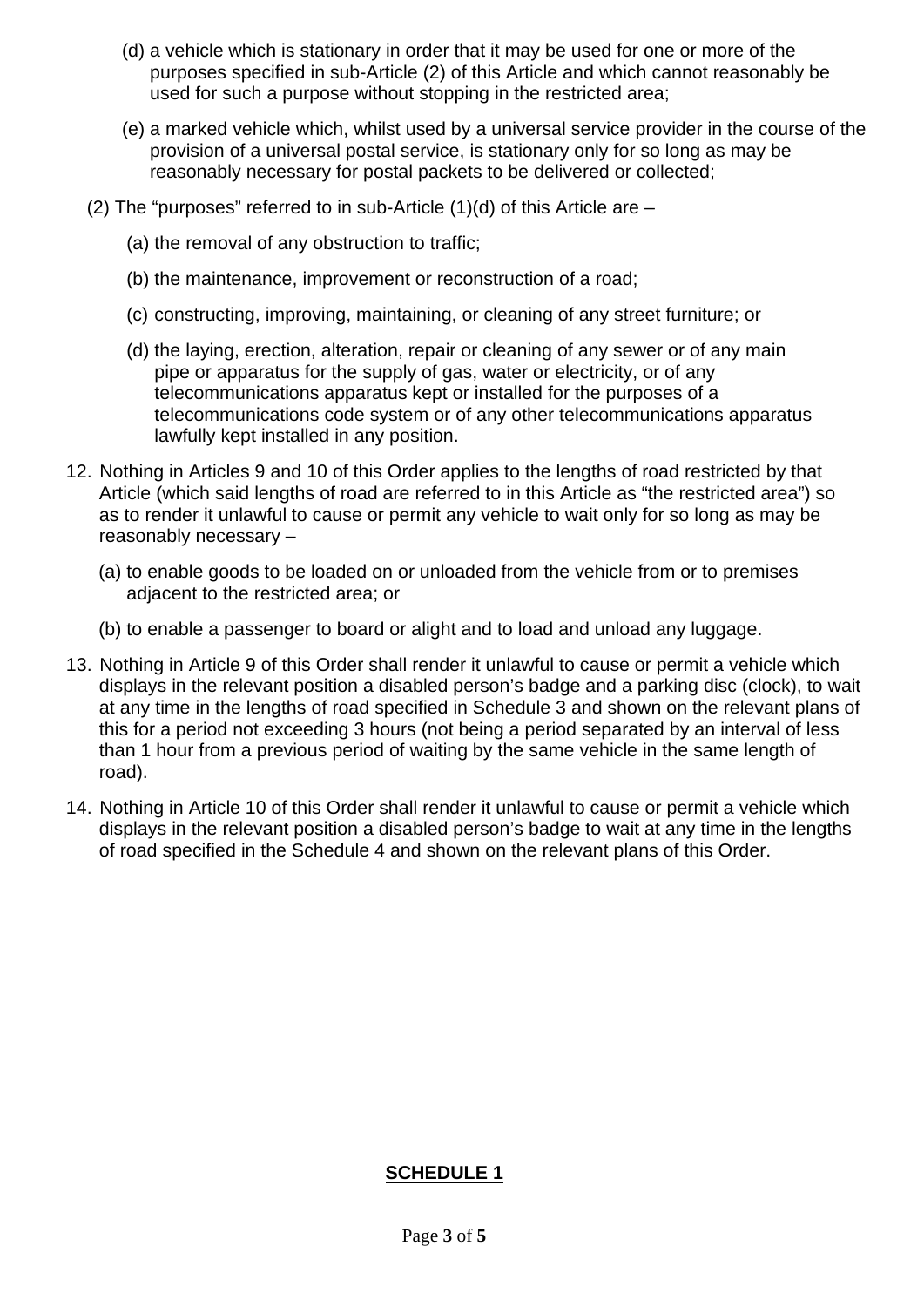#### **Lengths of roads – No Stopping During Restricted Hours on Entrance Markings (School Keep Clear Markings) as specified on the attached plans listed in column 4 of this schedule**

| Col 1          | Col 2                 | Col <sub>3</sub>     | Col 4                           |
|----------------|-----------------------|----------------------|---------------------------------|
| No.            | Road                  | Town                 | <b>On-Street Plan Reference</b> |
|                | <b>Roundwood Park</b> | Harpenden            | Yel1-01/2022                    |
| $\overline{2}$ | Manor Road            | London Colney        | Yel1-06/2022                    |
| 3              | <b>Telford Road</b>   | <b>London Colney</b> | Yel1-06/2022                    |

#### **SCHEDULE 2**

#### **Lengths of roads – No Waiting and No Loading and Unloading During Restricted Hours as specified on the attached plans listed in column 4 of this schedule**

| Col 1 | Col 2          | Col <sub>3</sub> | Col 4                           |
|-------|----------------|------------------|---------------------------------|
| No.   | Road           | Town             | <b>On-Street Plan Reference</b> |
|       | Park Hill      | Harpenden        | Yel1-01/2022                    |
| റ     | Roundwood Park | Harpenden        | Yel1-01/2022                    |

#### **SCHEDULE 3**

#### **Lengths of roads – No Waiting at Any Time as specified on the attached plans listed in column 4 of this schedule**

| Col 1           | Col <sub>2</sub>             | Col <sub>3</sub>   | Col 4                           |
|-----------------|------------------------------|--------------------|---------------------------------|
| No.             | Road                         | <b>Town</b>        | <b>On-Street Plan Reference</b> |
| $\mathbf{1}$    | <b>Cravells Road</b>         | Harpenden          | Yel1-04/2022                    |
| $\overline{2}$  | <b>Falconers Field</b>       | Harpenden          | Yel1-02/2022                    |
| $\overline{3}$  | <b>How Field</b>             | Harpenden          | Yel1-02/2022                    |
| $\overline{4}$  | <b>Medlows</b>               | Harpenden          | Yel1-01/2022                    |
| $\overline{5}$  | <b>Roundwood Park</b>        | Harpenden          | Yel1-01/2022 and Yel1-02/2022   |
| $\overline{6}$  | <b>Westfield Road</b>        | Harpenden          | Yel1-03/2022                    |
| $\overline{7}$  | Roundwood Lane               | Harpenden          | Yel1-02/2022                    |
| $\overline{8}$  | <b>Chester Gibbons Green</b> | London Colney      | Yel1-05/2022                    |
| $\overline{9}$  | <b>High Street</b>           | London Colney      | Yel1-05/2022                    |
| 10              | <b>Manor Road</b>            | London Colney      | Yel1-06/2022                    |
| 11              | <b>Telford Road</b>          | London Colney      | Yel1-06/2022                    |
| $\overline{12}$ | Penn Road                    | <b>Park Street</b> | Yel1-08/2022                    |
| 13              | <b>Burydell Lane</b>         | <b>Park Street</b> | Yel1-07/2022                    |
| 14              | <b>Chequer Lane</b>          | Redbourn           | Yel1-09/2022                    |
| $\overline{15}$ | The Park                     | Redbourn           | Yel1-09/2022                    |
| $\overline{16}$ | <b>Beaumont Avenue</b>       | <b>St Albans</b>   | Yel1-11/2022                    |
| 17              | <b>Chiltern Road</b>         | <b>St Albans</b>   | Yel1-12/2022                    |
| 18              | <b>Ermine Close</b>          | St Albans          | Yel1-16 2022                    |
| $\overline{19}$ | Midway                       | <b>St Albans</b>   | Yel1-13/2022                    |
| 20              | <b>Rowland Street</b>        | <b>St Albans</b>   | Yel1-10/2022                    |
| $\overline{21}$ | <b>Salisbury Avenue</b>      | <b>St Albans</b>   | Yel1-11/2022                    |
| $\overline{22}$ | Sandpit Lane                 | <b>St Albans</b>   | Yel1-11/2022                    |
| $\overline{23}$ | <b>Sparrowick Ride</b>       | <b>St Albans</b>   | Yel1-15/2022                    |
| 24              | <b>Watford Road</b>          | <b>St Albans</b>   | Yel1-13/2022                    |
| $\overline{25}$ | <b>Church Street</b>         | Wheathampstead     | Yel1-14/2022                    |
| $\overline{26}$ | <b>High Street</b>           | Wheathampstead     | Yel1-14/2022                    |
| $\overline{27}$ | <b>Granary Close</b>         | Wheathampstead     | Yel1-14/2022                    |
| 28              | The Hill                     | Wheathampstead     | Yel1-14/2022                    |